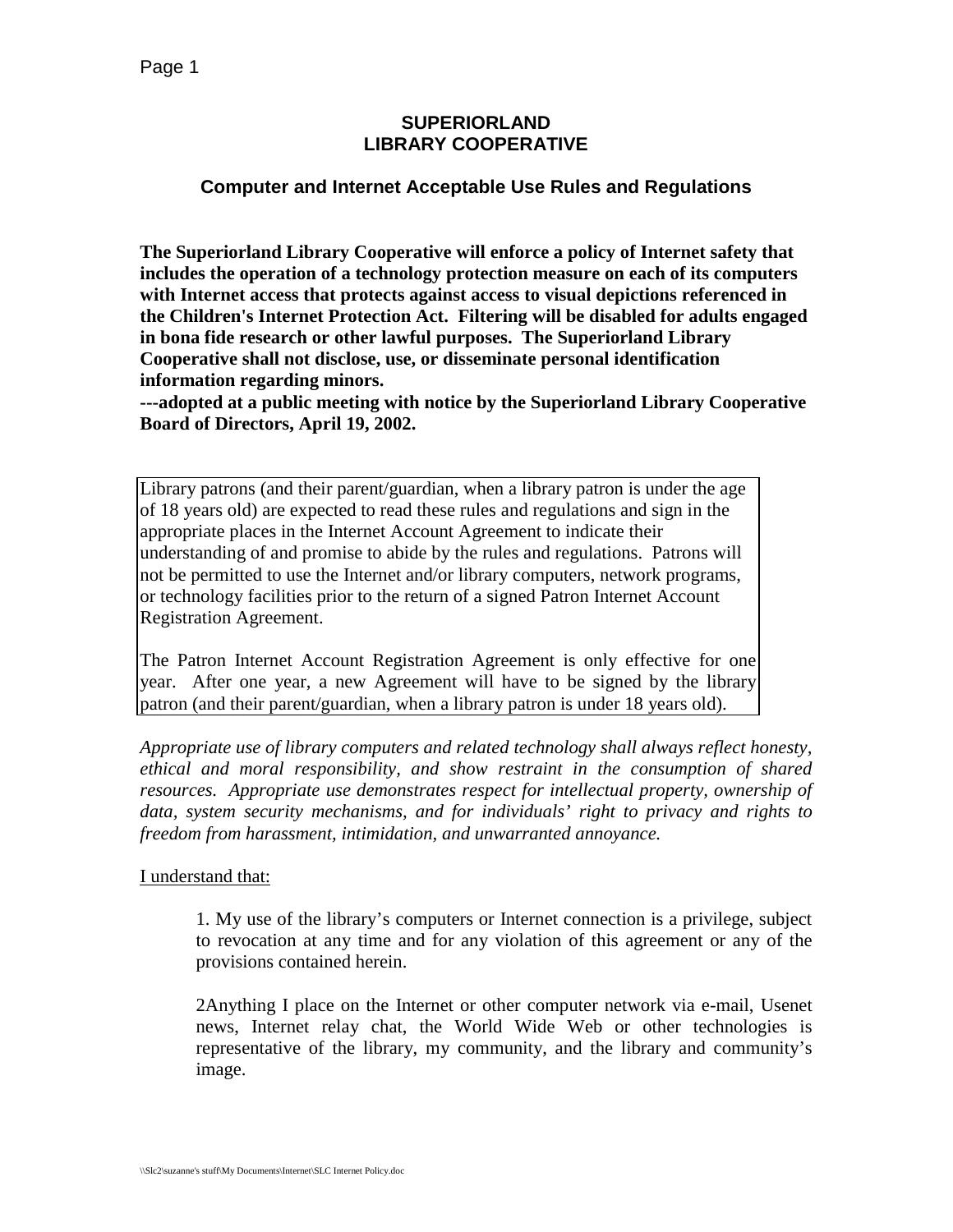3The library's computers and Internet resources are intended for the exclusive use of authorized and registered users. Patrons are responsible for the use of their account/password and/or access privilege. Any problems which arise from the use of a patron's account are the responsibility of the account holder. Use of an account by someone other than the registered account holder is forbidden and may be grounds for loss of access privileges.

4The library's computers and Internet resources are intended for the private use of authorized and registered users. Any use of the library's computers and Internet resources for commercial, for profit, or other unauthorized activities (i.e. advertisements, political lobbying, software distribution), in any form, are expressly prohibited.

5 I will be given an individual account, which will allow me to use my library's computers and the Internet. If my library offers me e-mail access, or the ability to store and publish my own web pages, I must apply for such access using a separate form.

6Librarians on duty will be the judge of the value or appropriateness of my use of my account.

7The library reserves the right to monitor my account, electronic files, and Internet access for appropriateness of the language and images I look at or use, without my prior consent.

8The library reserves the right to monitor any e-mail messages sent and received from the library's computers for appropriateness of the language and images I look at or use, without my prior consent.

9The library reserves the right, in order to preserve the integrity or operational state of the network, to look at, without my prior consent, any data or files of mine that exist on the system and to monitor the system resources and storage space used by files and data.

10The library reserves the right to remove any files on the system without prior notification to system users.

11 I (and my parents/guardian if I am a minor) will be informed whenever I am found in violation of the Patron Internet Account Registration Agreement.

12 I have the privilege of using my account as long as my use is within the limits of these rules and regulations, other library policies, rules, and applicable local, state, and federal laws.

13 The library receives its Internet Access from Merit Network, Inc. I understand that the Internet Service Provider's Acceptable User Policies may be incorporated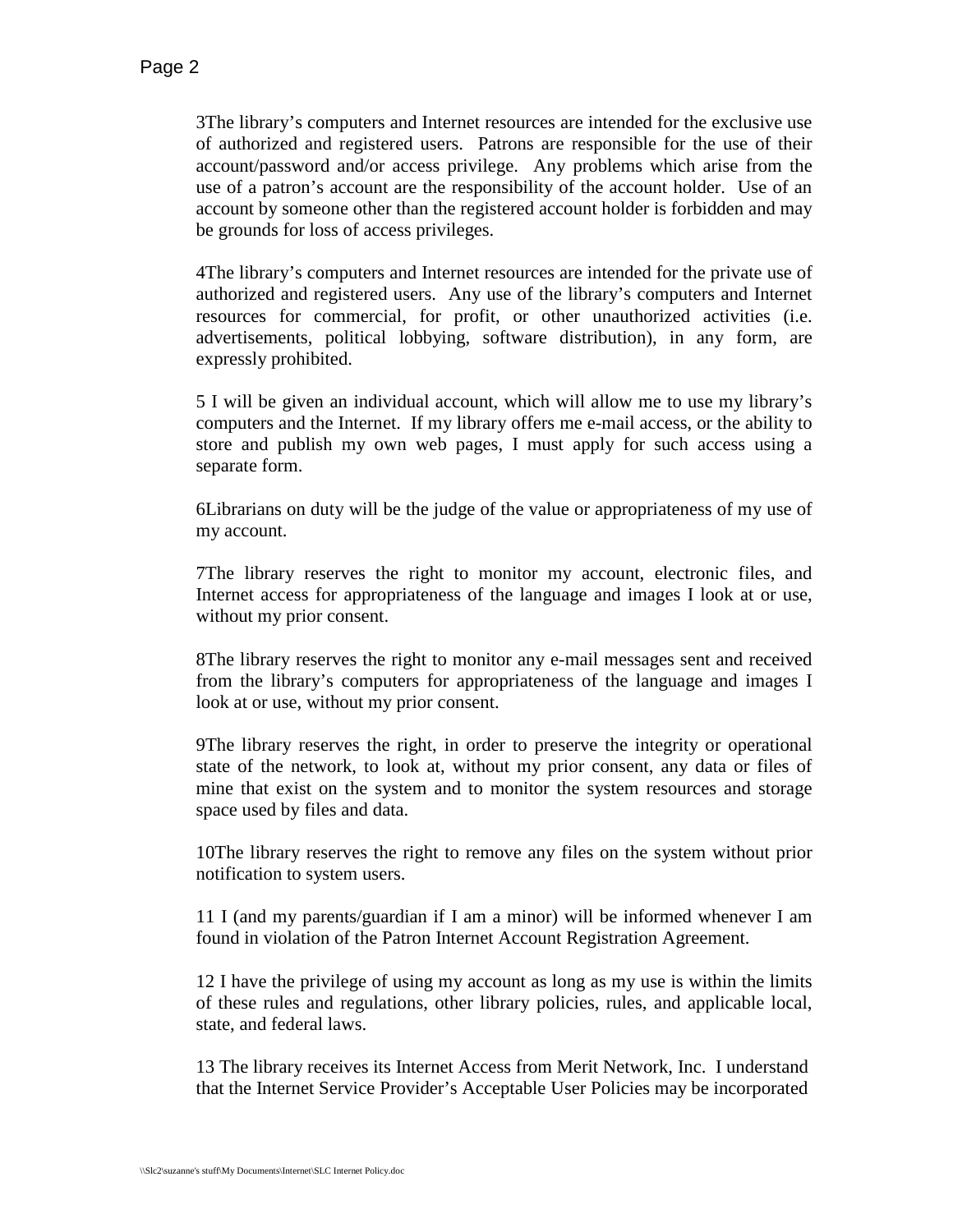into this Patron Internet Account Registration Agreement by reference. I may view the ISP's polices on line at [http://www.merit.edu/mn/about/policies](http://www.merit.edu/mn/about/policies-acceptableuse.html)[acceptableuse.html](http://www.merit.edu/mn/about/policies-acceptableuse.html)

14 I (or my parents/guardian if I am under 18 years-of-age) may have to reimburse the library for any costs or damages that result from misuse or damage that occurs while I am, or anyone else is, using my account.

15 I must immediately report to a Librarian on duty if I receive obscene, profane, lewd, vulgar, inflammatory, threatening, degrading, harassing, or dangerous words, phrases, messages, files, or images directed towards me.

16 These policies apply to *any* e-mail account if I use a library computer to access the account.

17 Depending on the nature and severity of any violation of the rules and regulations, the library administration may take one or more of the following disciplinary actions:

A.Verbal, written, or electronic mail warning. B.Place my access to the library's computers and Internet access on probation. C.Temporary access denial. D.Permanent access revocation.

18If warranted, a librarian will refer a violation of these rules and regulations to an appropriate library, school, local, state or federal authority for further disposition.

19Evidence of attempted or actual system security, integrity, or performance related incidents will be cause for immediate access denial. The purpose of access denial in these cases is to prevent further damage to the system or data while an investigation is conducted. The user or users involved will be required to meet with the Library Director or other appropriate library administrator. After investigation, the case may be referred to an advisory committee for disciplinary action.

20Demonstrated *intent* to violate these rules and regulations will be considered the same as an actual policy violation. Demonstrated intent means evidence of actions, that if successful or if carried out as intended, would result in a policy violation.

I promise I will:

1Use only the account assigned to me. 2I will use only the computer terminal assigned to me.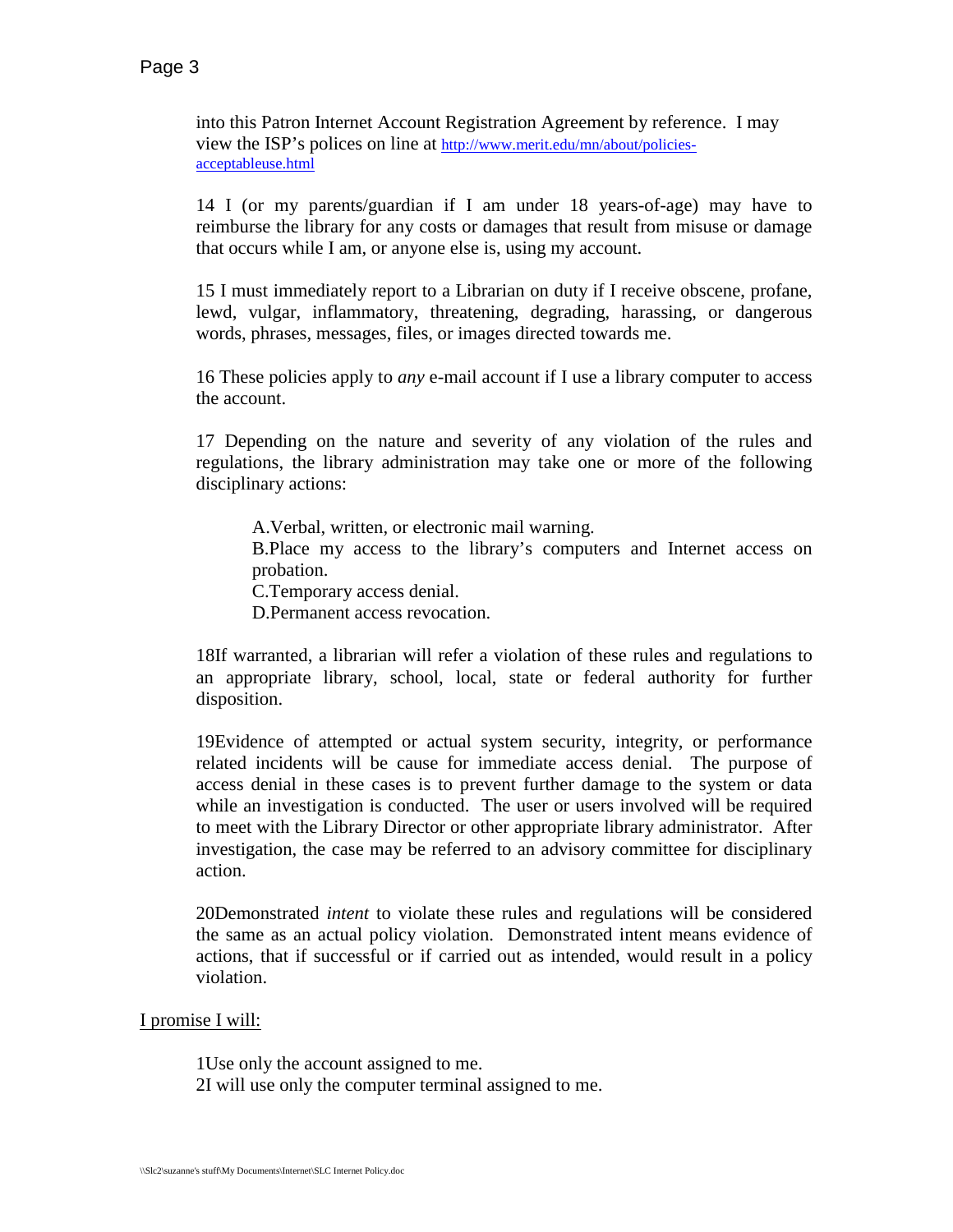3If assigned a password, I will keep my password confidential and change it at regular intervals as the system permits. My password will be 6 or more alphanumeric characters and will not be a common dictionary word or phrase.

4Stop what I am doing and leave a computer immediately when a librarian or library administrator asks me to do so.

5Immediately report to a librarian or library administrator any obscene, profane, lewd, vulgar, inflammatory, threatening, degrading, harassing, or dangerous words, phrases, messages, files, or images I see.

6Modify, change, or delete only my own data and files and create them only in my own directories, where such directories are provided, unless given explicit written or verbal permission to modify another user's data or files or create them in their directories.

7Immediately report to a librarian or library administrator anything that has been misused, broken or is missing.

8Include my real name in every e-mail or other electronic message I send or forward from the library computers.

9Leave switches, buttons, icons, and other operational settings as they are.

10Be polite and treat others with respect and courtesy when using e-mail, Usenet news, chat rooms and other communication forums.

11Follow all library policies and all laws regarding copyright and intellectual property.

I promise I will NOT:

1Allow another person to use my account.

2Use my account or a library computer for any illegal activity.

3Use my account or a library computer to offer or provide any product or service for commercial gain.

4Look at other people's personal messages or files.

5Post on the Internet personal messages or files without the original author's consent.

6Post on the Internet anonymous messages, send anonymous e-mail, or use pen names.

7Send or forward e-mail chain letters, petitions, or unsolicited and unwanted email or other electronic communications of an intrusive nature.

8Try to open, look at, or change the information that controls a library computer, my library's network, or any other network.

9Make, use, show, or cause to be displayed on the computer screen any obscene, profane, lewd, harassing, vulgar, inflammatory, threatening, degrading, or dangerous words, phrases, messages, files, or images.

10Install or download any software on to a computer or the network.

11Use any program or enter any information that slows, disables, stops, or harms another program, a computer, or the network.

12Store programs on library computers or files that I do not legally own.

13Misuse, break, or take any part of a computer or the network.

14Try to repair things myself.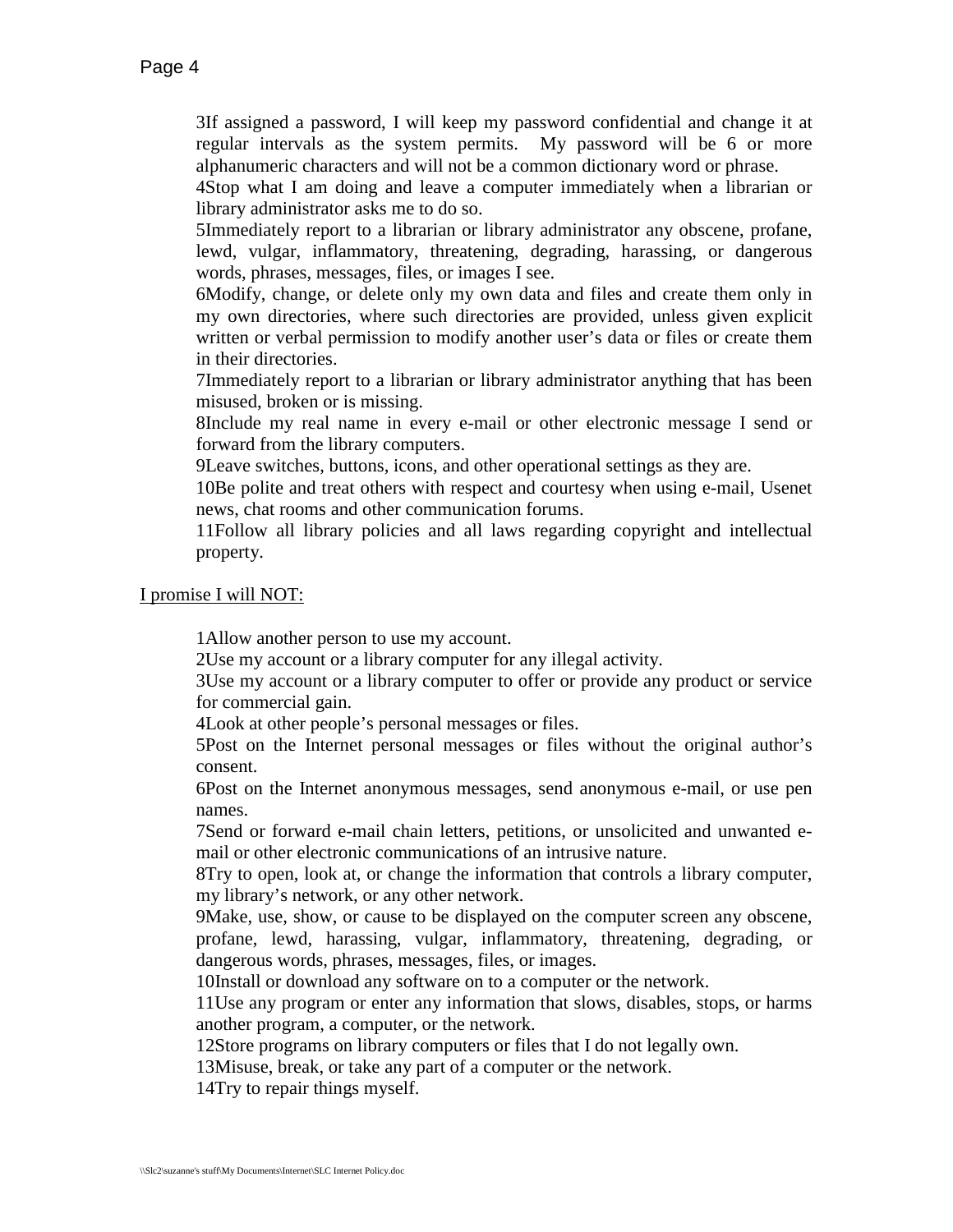15Use the library's computers to make copies of any software, commercial diskettes, or copyright sound recording.

16Use library computers, Internet access, or network accounts, to order any commercial product for which there is a fee, cost, or charge.

Please report instances of alleged copyright infringement or other activities in violation of this policy to System Administrator Superiorland Library Cooperative 1615 Presque Isle Avenue Marquette, MI 49855 Phone: (9060 226-4675

The Cooperative's System Administrator is the agent designated under the Digital Millennium Copyright Act. All claims of copyright infringement will be evaluated in a timely manner according to the procedures outlined in Title II of the Digital Millennium Copyright Act 17 U.S.C. b512.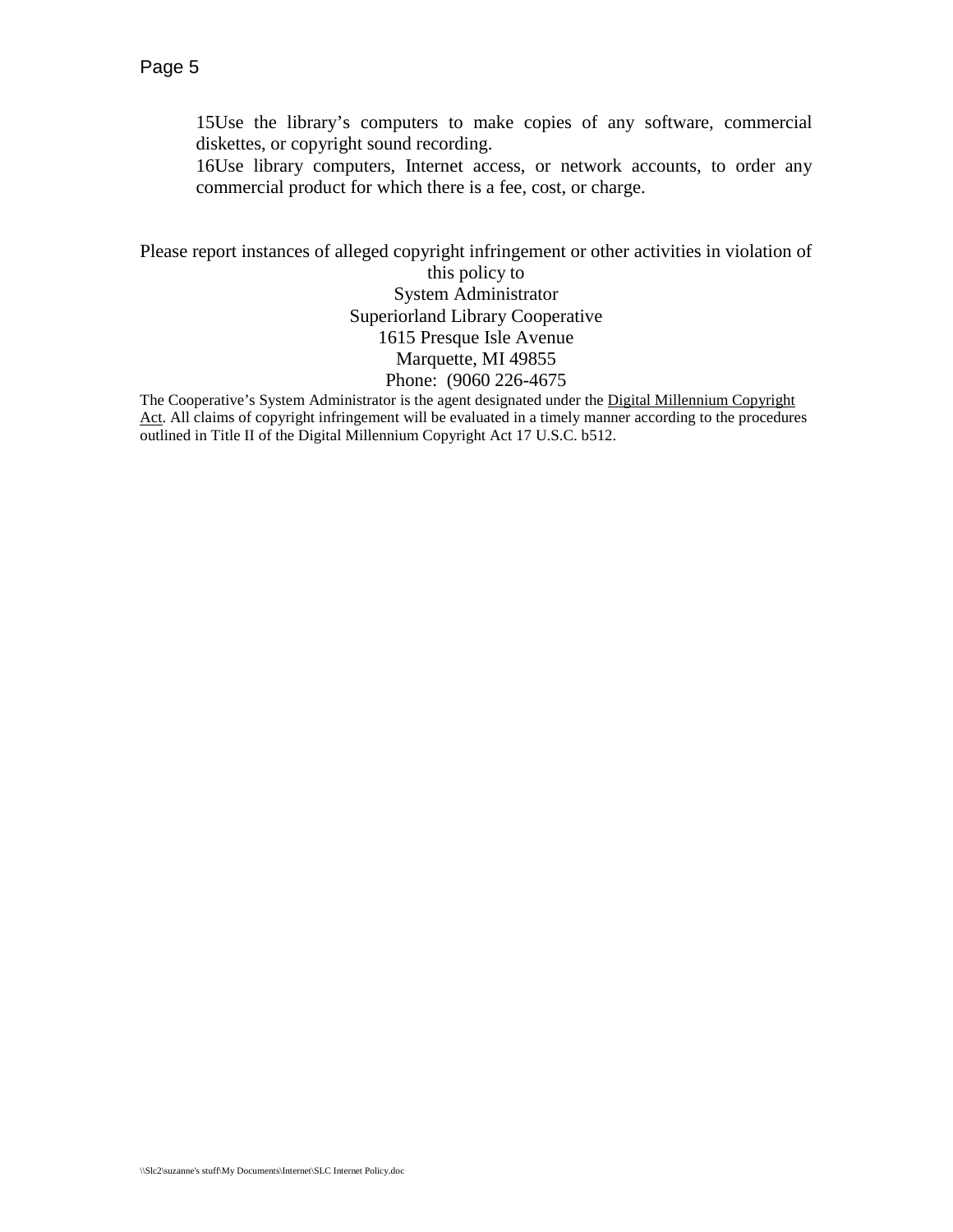#### **SUPERIORLAND LIBRARY COOPERATIVE**

#### **Computer and Network Acceptable Use Rules and Regulations**  *Patron Internet Account Registration Agreement*

## **PATRON SECTION**

| Last Name: | First Name:    |      |
|------------|----------------|------|
| Address:   |                |      |
| City:      | State:         | Zip: |
| Phone:     | Date of Birth: |      |

I have read the library's Computer and Network Acceptable Use Rules and Regulations. I agree to fully comply with these Rules and Regulations. I understand that if I violate them my account can be terminated and I may be subject to other disciplinary measures.

*While efforts are in place to protect the system, the library makes no guarantee that the functions or the services provided by or through the library system will be error-free or without defect. The library is not responsible for any damages you suffer, including but not limited to, loss of data or interruptions of service. Because data enters from multiple sources, the library is not responsible for the accuracy or quality of the information obtained through or stored on the system. The library is not responsible for financial obligations arising from the unauthorized use of the system, including the purchase of products or services.*

Patron's Signature: Date:

### **PARENT OR GUARDIAN SECTION (When Patron Is Under 18 Years-of-Age)**

I have read the library's Computer and Network Acceptable Use Rules and Regulations, and understand my child's account will have access to the Internet.

I have approved my child's signature above on this Patron Internet Account Agreement.

I hereby release the library, its personnel, and any institution with which it is affiliated, from any and all claims and damages of any nature arising from my child's use of, or inability to use, the library's system. This includes, but is not limited to, claims that may arise from the unauthorized use of the system, including the purchase of products or services.

I will instruct my child regarding any family restrictions against accessing materials that are in addition to the restrictions set forth in the Rules and Regulations. I will emphasize